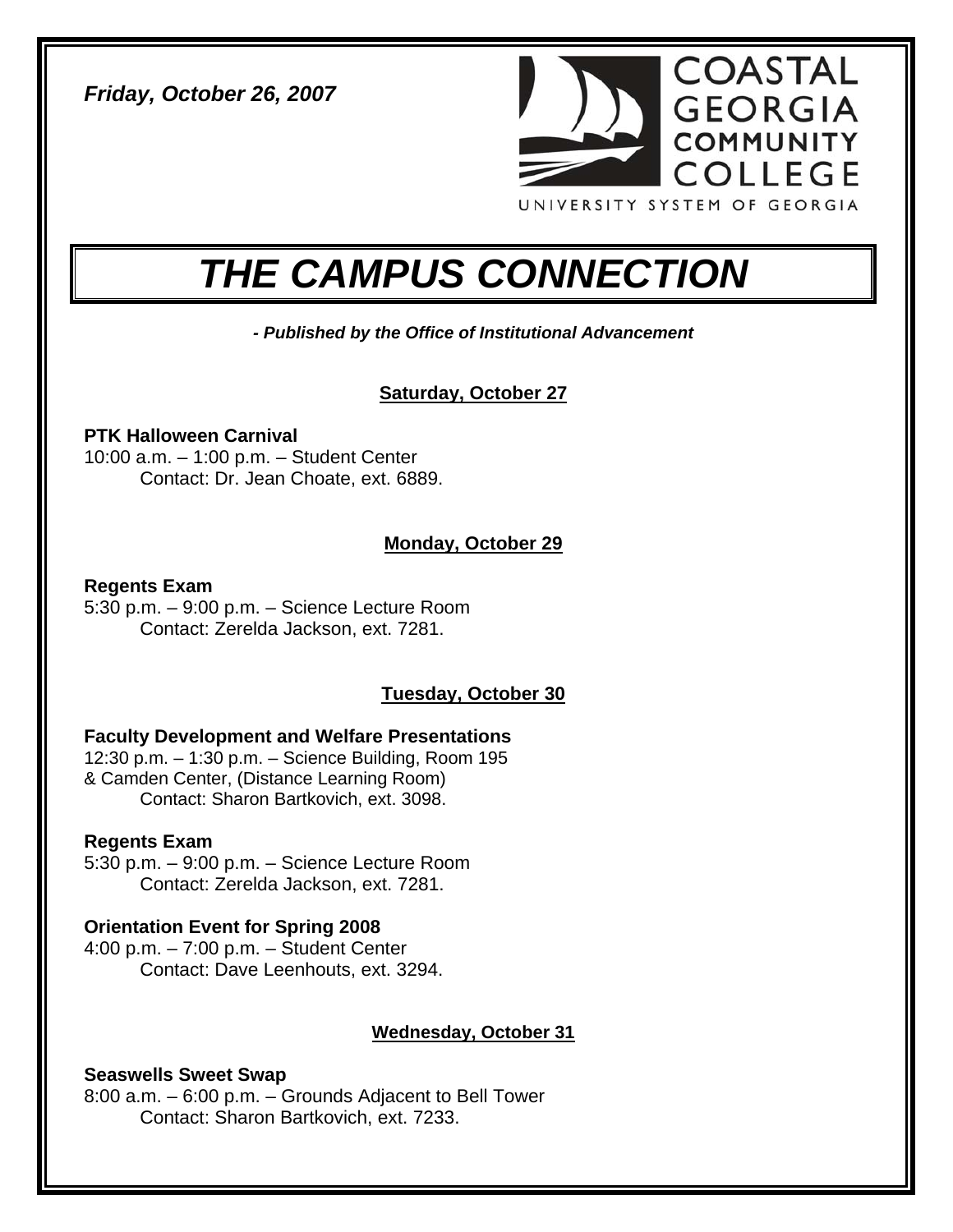#### **Brunswick High School Visitation Day**

9:45 a.m. – 12:45 p.m. - Conference Center Auditorium Contact: Floyd Phoenix, ext. 3295.

#### **Orientation Event for Spring 2008**

10:00 a.m. – 12:30 p.m. – Camden Center Auditorium Contact: Dave Leenhouts, ext. 3294.

#### **Thursday, November 1**

#### **Seaswells Sweet Swap**

8:00 a.m. – 6:00 p.m. – Grounds Adjacent to Bell Tower Contact: Sharon Bartkovich, ext. 7233.

#### **Academic Skills Workshop: Surfing the Net for Information**

12:15 p.m. & 4:30 p.m. – Library Classroom Contact: Student Development Services, ext. 7220.

#### **Open Mic for Lunch!**

12:15 p.m. – 2:00 p.m. – Student Center Contact: Dave Leenhouts, ext. 3294.

#### **Cypress Run Homeowners Association Meeting**

6:00 p.m. – 10:00 p.m. – Conference Center Auditorium Contact: Dr. Dougie Taylor, ext. 7260.

## **Mariners Basketball vs. Florida Community College – Jacksonville (FCCJ)**

7:30 p.m. – Gym Contact: Athletics, ext. 7207.

#### **Friday, November 2**

## **Institute of Continuing Legal Education in Georgia Satellite Broadcast**  9:00 a.m. – 12:15 p.m. – Conference Center Altamaha Room

Contact: Dr. Dougie Taylor, ext. 7260.

#### **Monday, November 5**

#### **Long County High School**

10:00 a.m. – 12:00 p.m. – Conference Center Auditorium Contact: Floyd Phoenix, ext. 3295.

**RN Graduate Panel Presentation – Science Lecture Room**  4:00 p.m. – 5:00 p.m. – Science Lecture room Contact: Diane Denton, ext. 2308.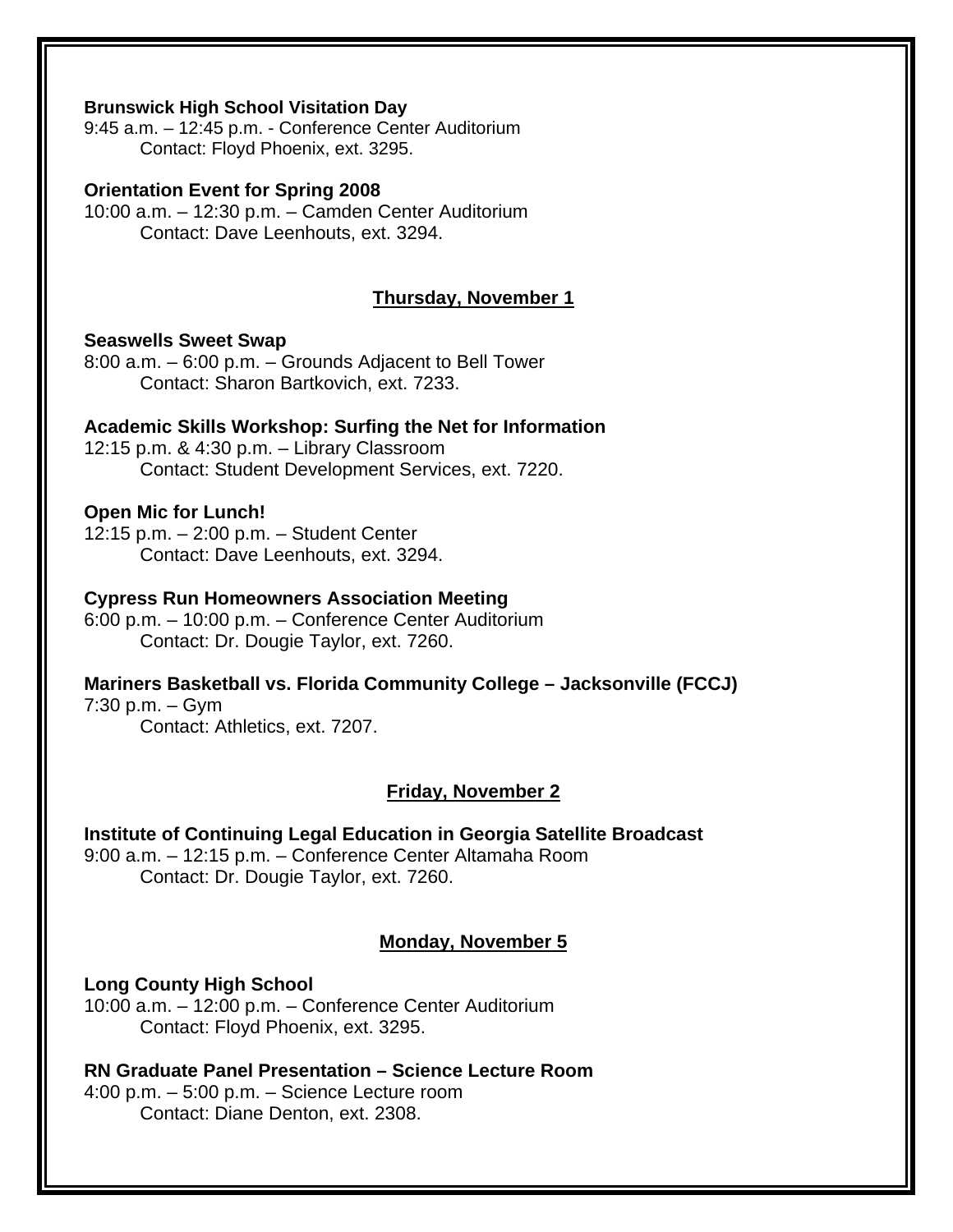## **Tuesday, November 6**

#### **CGCC Foundation Meeting/Luncheon**

11:00 a.m. – 1:00 p.m. – Conference Center Satilla Room Contact: Elizabeth Weatherly, ext. 3303.

#### **Coastal Scholars Meeting**

12:15 p.m. – 1:30 p.m. – Science Lecture Room Contact: Tony Wege, ext. 7354.

#### **Academic Skills Workshop: Interviewing Skills for Success**

12:15 p.m. & 4:30 p.m. – Library Classroom Contact: Student Development Services, ext. 7220.

#### **Wednesday, November 7**

#### **Glynn Academy High School Visit**

10:00 a.m. – 12:00 p.m. – Conference Center Auditorium Contact: Floyd Phoenix, ext. 3295.

#### **Criminal Justice Role Play**

5:30 p.m. – 9:30 p.m. – Science Lecture Room Contact: Kim Leggett, ext. 7251.

#### **Thursday, November 8**

## **Institute of Continuing Legal Education in Georgia**

9:00 a.m. – 12:15 p.m. – Conference Center Altamaha Room Contact: Dr. Dougie Taylor, ext. 7260.

#### **Faculty Meeting**

12:15 p.m. – 1:30 p.m. – Science Lecture Room Contact: Chastity Knowles, ext. 7203.

#### **Frederica Academy High School Science Lab Activity (Spectroscopy)**

4:30 p.m. – 6:30 p.m. – Science Building Room 252 Contact: Trish Rugaber, ext. 3287.

## **Mariners (Basketball) vs. St. Johns River Community College**

7:30 p.m. – Gym Contact: Athletics, ext. 7207.